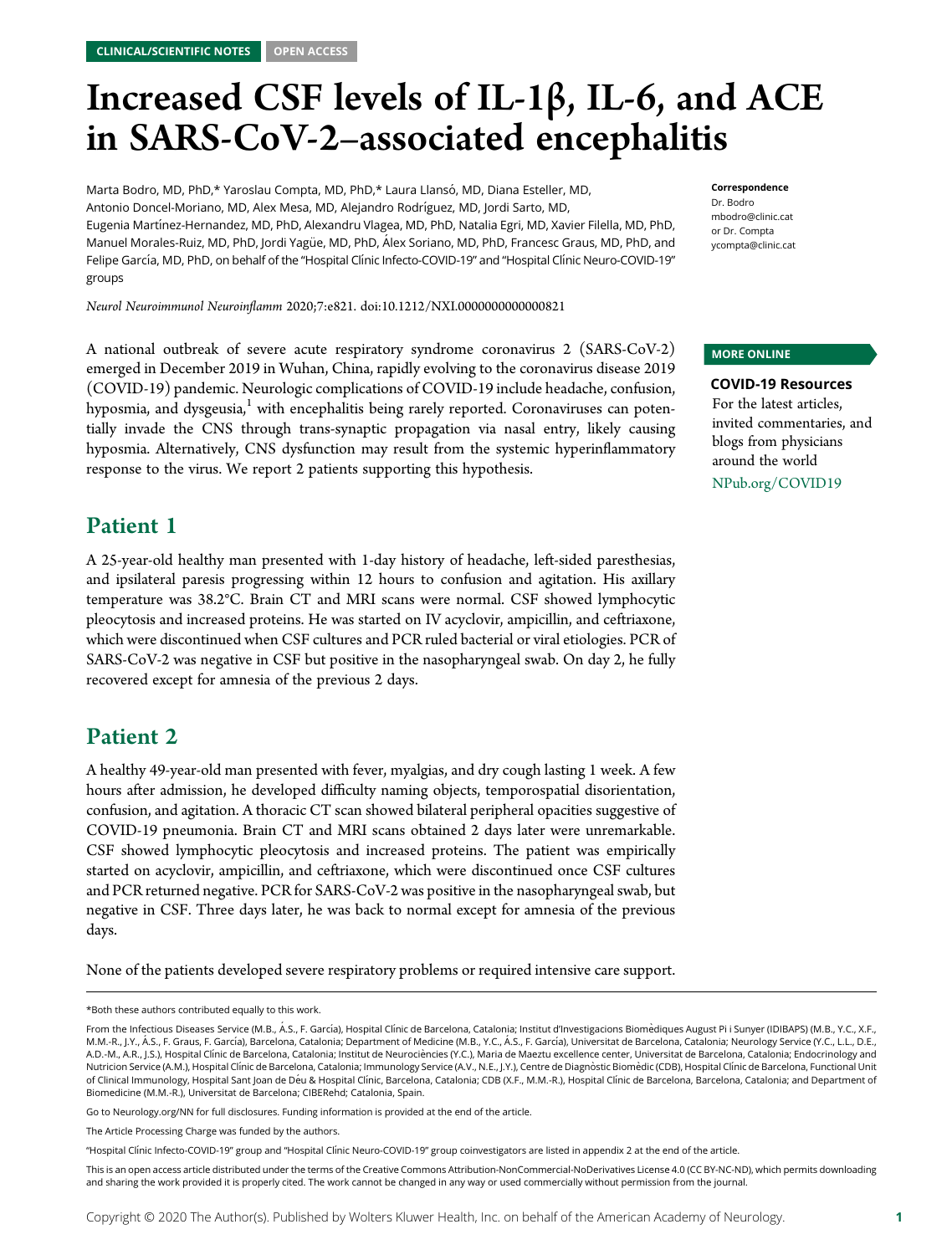|                                              | Case 1                                                 | Case 2                                               |
|----------------------------------------------|--------------------------------------------------------|------------------------------------------------------|
| Age                                          | 25                                                     | 49                                                   |
| Sex                                          | Male                                                   | Male                                                 |
| Comorbidities <sup>a</sup>                   | <b>No</b>                                              | No                                                   |
| <b>Respiratory symptoms</b>                  | No                                                     | Yes                                                  |
| Rash                                         | Yes                                                    | No                                                   |
| Anosmia and ageusia                          | No                                                     | No                                                   |
| Headache                                     | Yes                                                    | No                                                   |
| <b>Neck stiffness</b>                        | No                                                     | No                                                   |
| C-reactive protein (CRP) [<1 mg/dL]          | < 0.40                                                 | 1.70                                                 |
| Ferritin (20-400 ng/mL)                      | 151                                                    | 428                                                  |
| Procalcitonin (<0.50 ng/mL)                  | $\overline{\phantom{0}}$                               | < 0.03                                               |
| LDH (<234 U/L)                               | 190                                                    | 254                                                  |
| Dimer D (<500 ng/mL)                         | 600                                                    | 600                                                  |
| Leukocyte count (4-11 × 109/dL)              | 9                                                      | 5.74                                                 |
| Lymphocyte count (0.9-4.5 × 109/dL) (17-55%) | 1.9 (21%)                                              | 0.8(13.1%)                                           |
| Platelets (130-400 × 109/dL)                 | 147                                                    | 113                                                  |
| CSF proteins (150-450 mg/L)                  | 1,055                                                  | 1,155                                                |
| CSF glucose (40-80 mg/dL) (2.8-4.2 mmol/L)   | 80 (3.6)                                               | 54 (2.99)                                            |
| CSF nucleated cells/mm3                      | 95 neutrophils 0%<br>Lymphocytes 98%<br>Macrophages 2% | 90 neutrophils 0%<br>Lymphocytes 99%<br>Monocytes 1% |
| CSF erythrocytes/mm3                         | $\mathsf 0$                                            | 260                                                  |
| CSF IL-1 $\beta$ (pg/mL)                     | 14.8                                                   | 2.56                                                 |
| CSF IL-6 (pg/mL)                             | 190                                                    | 25                                                   |
| CSF IFNa (pg/mL)                             | < 0.58                                                 | < 0.58                                               |
| CSF IFNβ (pg/mL)                             | < 8.78                                                 | < 8.78                                               |
| CSF ACE (U/L)                                | 15.5                                                   | 10.9                                                 |

Abbreviations: ACE = angiotensin-converting enzyme; IL = interleukin.

<sup>a</sup> Hypertension, respiratory chronic disease, cardiovascular disease, diabetes, cancer, chronic hepatopathy, or immunosuppression. CSF IL-1β and IL-6 were considered increased when greater than 2.56 pg/mL and 7 pg/mL, respectively. As for ACE, the normal range was 0–2.5 U/L.

Clinical features, serum, and CSF characteristics including cytokines and angiotensin-converting enzyme (ACE) profile from both cases are shown in the table.

# **Discussion**

These patients suggest that encephalitis may be the first or dominant manifestation of COVID-19. For patient 1, the focal neurologic deficits were the first symptom manifestation; his young age, absence of risk factors, and comprehensive studies ruling out other etiologies suggest a link between the neurologic symptoms and systemic SARS-CoV-2 infection. By contrast, patient 2 presented with typical COVID-19 symptoms,

but confusion, disorientation, and aphasia rapidly dominated the clinical picture.

Three previous case reports of CNS involvement in COVID-19 suggest different pathogenic mechanisms: direct CNS infection demonstrated by detection of SARS-CoV-2 RNA in  $CSF<sub>1</sub><sup>2</sup>$  recrudescence of symptoms related to previous lesions (e.g., brain infarction) in the context of systemic infection, $3$  and inflammatory-mediated mechanisms resulting in acute hemorrhagic necrotizing encephalopathy. This is a rare complication of viral infections, usually influenza, considered to result from severe systemic inflammation associated with elevated cytokine levels, such as interleukin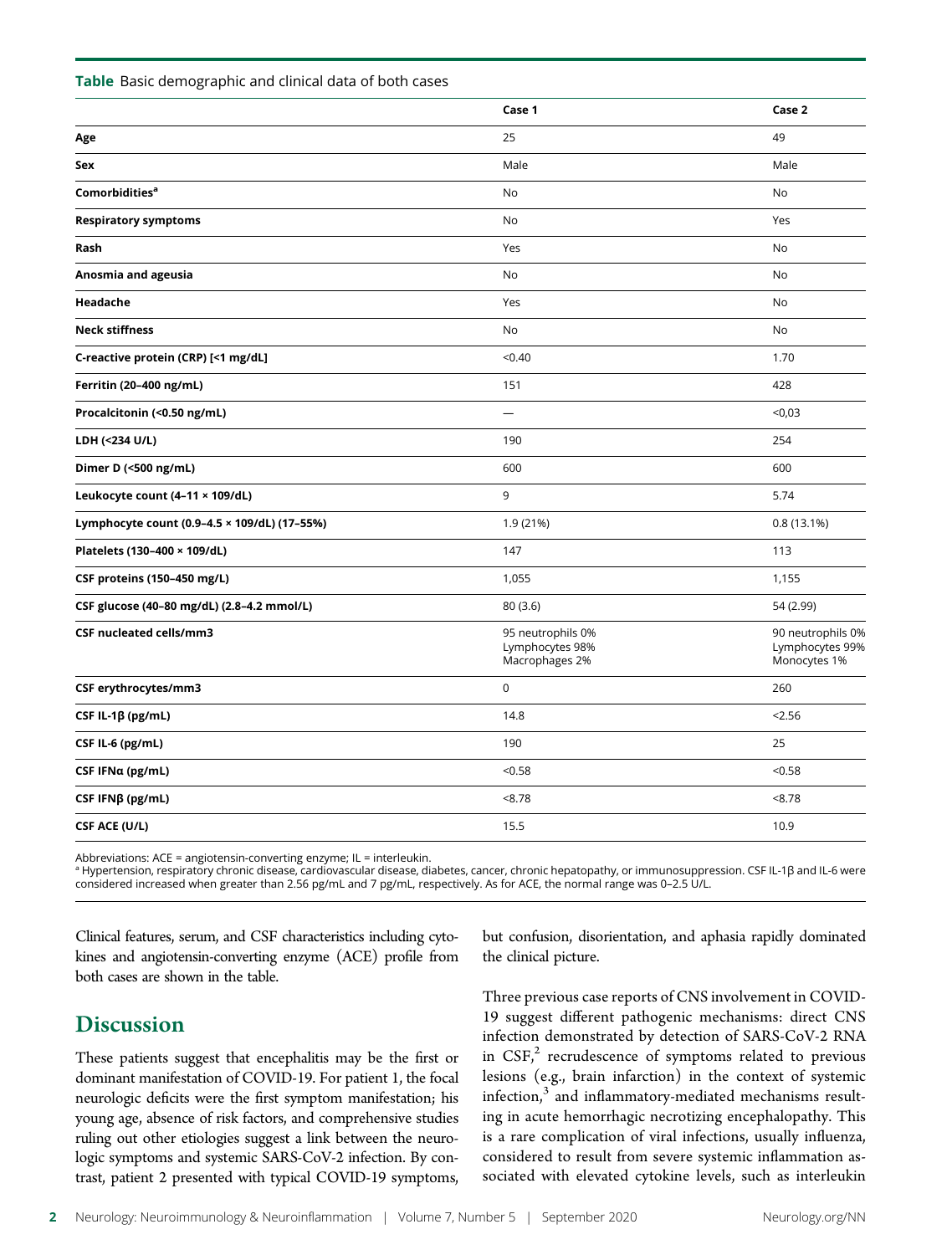(IL)-6 and tumor necrosis factor-α. <sup>4</sup> No information on serum or CSF cytokine levels was provided for any of these 3 patients.

In our 2 patients, we cannot completely rule out a direct infectious mechanism, despite the negative CSF testing of SARS-CoV-2, but the rapid recovery in less than 3 days makes it unlikely. Alternatively, and in keeping with the abovementioned cytokine-mediated systemic inflammation, there is evidence that patients with coronaviruses can develop a cytokine storm syndrome with increased IL-1 and IL-6 among other inflammatory mediators. Hence, in a study of children with acute encephalitis–like syndrome, serum anti–human coronavirus-OC43 immunoglobulin M antibodies were present in 12% of patients and levels of IL-6, IL-8, monocyte chemotactic protein-1, and Granulocyte Macrophage Colony-Stimulating Factor were increased in their  $\text{CSF.}^5$  The elevated CSF levels of IL-6 in our 2 patients, and IL-1 $\beta$  in 1 of them, are in line with those studies. Biological anti-IL treatments targeting IL-1 (anakinra) or IL-6 (tocilizumab and siltuximab) are useful to treat symptoms of CNS involvement related to the cytokine storm triggered by chimeric antigen receptor T-cell therapy.<sup>6</sup> Our patients improved spontaneously, but these treatments could be considered in more severe cases of COVID-19–associated encephalitis with increased CSF levels of ILs. Finally, our 2 patients also had increased CSF levels of ACE. It has been postulated that SARS-CoV-2 enters the cell using the ACE2 receptor.<sup>7</sup> Although it is difficult to interpret the meaning of increased CSF levels of ACE in these 2 patients, they could be linked to the postulated alteration in the ACE pathway in COVID-19.

The main implication of these 2 patients is that physicians should be aware of COVID-19 infections presenting or predominantly manifesting as encephalitis, likely resulting from activation of inflammatory pathways with increased ILs and ACE in CSF.

#### Acknowledgment

The authors acknowledge the patients for their generosity and to all other people suffering the COVID-19 pandemics, as well as to all the health professionals and other staff crucially involved in their care and the handling of this unprecedented global crisis.

#### Study funding

No targeted funding reported.

#### **Disclosure**

The authors report no disclosures relevant to the manuscript. Go to [Neurology.org/NN](https://nn.neurology.org/content/7/5/e821/tab-article-info) for full disclosures.

#### Publication history

Received by Neurology: Neuroimmunology & Neuroinflammation May 1, 2020. Accepted in final form May 19, 2020.

| Name                                     | Location                                             | Contribution                                                                                                                                    |
|------------------------------------------|------------------------------------------------------|-------------------------------------------------------------------------------------------------------------------------------------------------|
| Marta Bodro                              | Hospital Clinic de<br>Barcelona,<br>Barcelona, Spain | Designed and conceptualized the<br>study; analyzed the data;<br>interpreted the data; and drafted<br>the manuscript for intellectual<br>content |
| Yaroslau<br>Compta                       | Hospital Clinic de<br>Barcelona,<br>Barcelona, Spain | Designed and conceptualized<br>the study; analyzed the data;<br>interpreted the data; and drafted<br>the manuscript for intellectual<br>content |
| Laura Llansó                             | Hospital Clínic de<br>Barcelona,<br>Barcelona, Spain | Acquisition of data and revised<br>the manuscript for intellectual<br>content                                                                   |
| Diana<br><b>Esteller</b>                 | Hospital Clínic de<br>Barcelona,<br>Barcelona, Spain | Acquisition of data and revised<br>the manuscript for intellectual<br>content                                                                   |
| Antonio<br>Doncel-<br>Moriano            | Hospital Clinic de<br>Barcelona,<br>Barcelona, Spain | Acquisition of data and revised<br>the manuscript for intellectual<br>content                                                                   |
| Alex Mesa                                | Hospital Clinic de<br>Barcelona,<br>Barcelona, Spain | Acquisition of data and revised<br>the manuscript for intellectual<br>content                                                                   |
| Alejandro<br>Rodríguez                   | Hospital Clinic de<br>Barcelona,<br>Barcelona, Spain | Acquisition of data and revised<br>the manuscript for intellectual<br>content                                                                   |
| Jordi Sarto                              | Hospital Clinic de<br>Barcelona,<br>Barcelona, Spain | Acquisition of data and revised<br>the manuscript for intellectual<br>content                                                                   |
| <b>Eugenia</b><br>Martínez-<br>Hernández | Hospital Clinic de<br>Barcelona,<br>Barcelona, Spain | Acquisition of data and revised<br>the manuscript for intellectual<br>content                                                                   |
| Alexandru<br>Vlagea                      | Hospital Clínic de<br>Barcelona,<br>Barcelona, Spain | Acquisition of data and revised<br>the manuscript for intellectual<br>content                                                                   |
| Natalia Egri                             | Hospital Clínic de<br>Barcelona.<br>Barcelona, Spain | Acquisition of data and revised<br>the manuscript for intellectual<br>content                                                                   |
| Xavier Filella                           | Hospital Clínic de<br>Barcelona,<br>Barcelona, Spain | Acquisition of data and revised<br>the manuscript for intellectual<br>content                                                                   |
| Manuel<br>Morales-<br>Ruiz               | Hospital Clinic de<br>Barcelona,<br>Barcelona, Spain | Acquisition of data and revised<br>the manuscript for intellectual<br>content                                                                   |
| Jordi Yagüe                              | Hospital Clinic de<br>Barcelona,<br>Barcelona, Spain | Acquisition of data and revised<br>the manuscript for intellectual<br>content                                                                   |
| Alex Soriano                             | Hospital Clinic de<br>Barcelona,<br>Barcelona, Spain | Interpreted the data and revised<br>the manuscript for intellectual<br>content                                                                  |
| Francesc<br>Graus                        | Hospital Clinic de<br>Barcelona,<br>Barcelona, Spain | Interpreted the data and revised<br>the manuscript for intellectual<br>content                                                                  |
| <b>Felipe García</b>                     | Hospital Clínic de                                   | Interpreted the data and revised                                                                                                                |

Barcelona, Barcelona, Spain

the manuscript for intellectual

content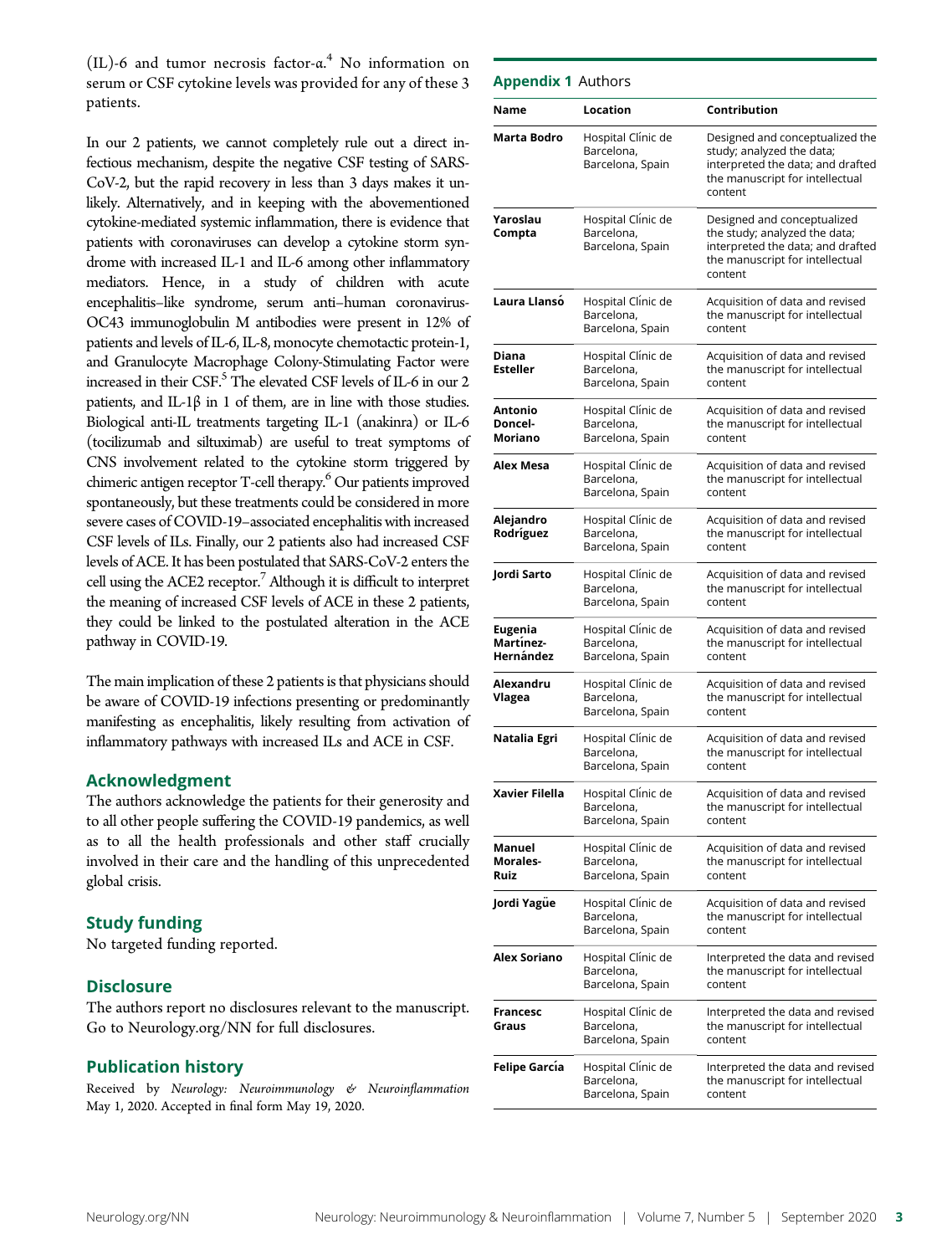#### Appendix 2 Coinvestigators

| Name                        | Location                                             | Role                 | Contribution       |
|-----------------------------|------------------------------------------------------|----------------------|--------------------|
| Laura<br>Morata             | Hospital Clinic de<br>Barcelona, Barcelona,<br>Spain | Site<br>investigator | Collecting<br>data |
| Juan<br>Ambrosioni          | Hospital Clinic de<br>Barcelona, Barcelona,<br>Spain | Site<br>investigator | Collecting<br>data |
| Estela<br>Moreno-<br>García | Hospital Clinic de<br>Barcelona, Barcelona,<br>Spain | Site<br>investigator | Collecting<br>data |
| Veronica<br>Rico            | Hospital Clinic de<br>Barcelona, Barcelona,<br>Spain | Site<br>investigator | Collecting<br>data |
| Berta<br><b>Torres</b>      | Hospital Clinic de<br>Barcelona, Barcelona,<br>Spain | Site<br>investigator | Collecting<br>data |
| Alexy<br>Inciarte           | Hospital Clinic de<br>Barcelona, Barcelona,<br>Spain | Site<br>investigator | Collecting<br>data |
| Laia Albiac                 | Hospital Clinic de<br>Barcelona, Barcelona,<br>Spain | Site<br>investigator | Collecting<br>data |
| Daiana<br>Agüero            | Hospital Clinic de<br>Barcelona, Barcelona,<br>Spain | Site<br>investigator | Collecting<br>data |
| Lorna Leal                  | Hospital Clinic de<br>Barcelona, Barcelona,<br>Spain | Site<br>investigator | Collecting<br>data |
| Mariana<br>Chumbita         | Hospital Clinic de<br>Barcelona, Barcelona,<br>Spain | Site<br>investigator | Collecting<br>data |
| Celia<br>Cardozo            | Hospital Clinic de<br>Barcelona, Barcelona,<br>Spain | Site<br>investigator | Collecting<br>data |
| Montserrat<br>Laguno        | Hospital Clinic de<br>Barcelona, Barcelona,<br>Spain | Site<br>investigator | Collecting<br>data |
| Laura<br>Linares            | Hospital Clinic de<br>Barcelona, Barcelona<br>Spain  | Site<br>investigator | Collecting<br>data |
| Irene<br>Macaya             | Hospital Clinic de<br>Barcelona, Barcelona,<br>Spain | Site<br>investigator | Collecting<br>data |
| Fernanda<br>Meira           | Hospital Clinic de<br>Barcelona, Barcelona,<br>Spain | Site<br>investigator | Collecting<br>data |
| Ana<br>Gonzalez-<br>Cordón  | Hospital Clinic de<br>Barcelona, Barcelona,<br>Spain | Site<br>investigator | Collecting<br>data |
| Marta<br>Hernandez          | Hospital Clinic de<br>Barcelona, Barcelona,<br>Spain | Site<br>investigator | Collecting<br>data |
| Jhon Rojas                  | Hospital Clinic de<br>Barcelona, Barcelona,<br>Spain | Site<br>investigator | Collecting<br>data |
| Lorena de la<br>Mora        | Hospital Clinic de<br>Barcelona, Barcelona,<br>Spain | Site<br>investigator | Collecting<br>data |

| <b>Appendix 2</b> (continued) |                                                      |                      |                    |
|-------------------------------|------------------------------------------------------|----------------------|--------------------|
| Name                          | Location                                             | Role                 | Contribution       |
| Nicole<br>García              | Hospital Clinic de<br>Barcelona, Barcelona,<br>Spain | Site<br>investigator | Collecting<br>data |
| Pedro<br>Puerta               | Hospital Clinic de<br>Barcelona, Barcelona,<br>Spain | Site<br>investigator | Collecting<br>data |
| David<br>Nicolás              | Hospital Clinic de<br>Barcelona, Barcelona,<br>Spain | Site<br>investigator | Collecting<br>data |
| Montserrat<br>Solá            | Hospital Clinic de<br>Barcelona, Barcelona,<br>Spain | Site<br>investigator | Collecting<br>data |
| Antonio<br>Moreno             | Hospital Clinic de<br>Barcelona, Barcelona,<br>Spain | Site<br>investigator | Collecting<br>data |
| Manuel<br>Torres              | Hospital Clinic de<br>Barcelona, Barcelona,<br>Spain | Site<br>investigator | Collecting<br>data |
| Jose<br>Antonio<br>Martínez   | Hospital Clinic de<br>Barcelona, Barcelona,<br>Spain | Site<br>investigator | Collecting<br>data |
| Jose Mensa                    | Hospital Clinic de<br>Barcelona, Barcelona,<br>Spain | Site<br>investigator | Collecting<br>data |
| Carolina<br>García-Vidal      | Hospital Clinic de<br>Barcelona, Barcelona,<br>Spain | Site<br>investigator | Collecting<br>data |
| Aida<br>Alejandre             | Hospital Clinic de<br>Barcelona, Barcelona,<br>Spain | Site<br>investigator | Collecting<br>data |
| Sergio<br>Amaro               | Hospital Clinic de<br>Barcelona, Barcelona,<br>Spain | Site<br>investigator | Collecting<br>data |
| Sergi<br>Borrego-<br>Ecija    | Hospital Clinic de<br>Barcelona, Barcelona,<br>Spain | Site<br>investigator | Collecting<br>data |
| Jordi<br>Casanova             | Hospital Clinic de<br>Barcelona, Barcelona,<br>Spain | Site<br>investigator | Collecting<br>data |
| Maria<br>Centeno              | Hospital Clinic de<br>Barcelona, Barcelona,<br>Spain | Site<br>investigator | Collecting<br>data |
| Estefania<br>Conde            | Hospital Clinic de<br>Barcelona, Barcelona,<br>Spain | Site<br>investigator | Collecting<br>data |
| Jose Miguel<br>Contador       | Hospital Clinic de<br>Barcelona, Barcelona,<br>Spain | Site<br>investigator | Collecting<br>data |
| Andrea<br>García-<br>Ortega   | Hospital Clinic de<br>Barcelona, Barcelona,<br>Spain | Site<br>investigator | Collecting<br>data |
| Alicia<br>Garrido             | Hospital Clinic de<br>Barcelona, Barcelona,<br>Spain | Site<br>investigator | Collecting<br>data |
| Mar Guasp                     | Hospital Clinic de<br>Barcelona, Barcelona,<br>Spain | Site<br>investigator | Collecting<br>data |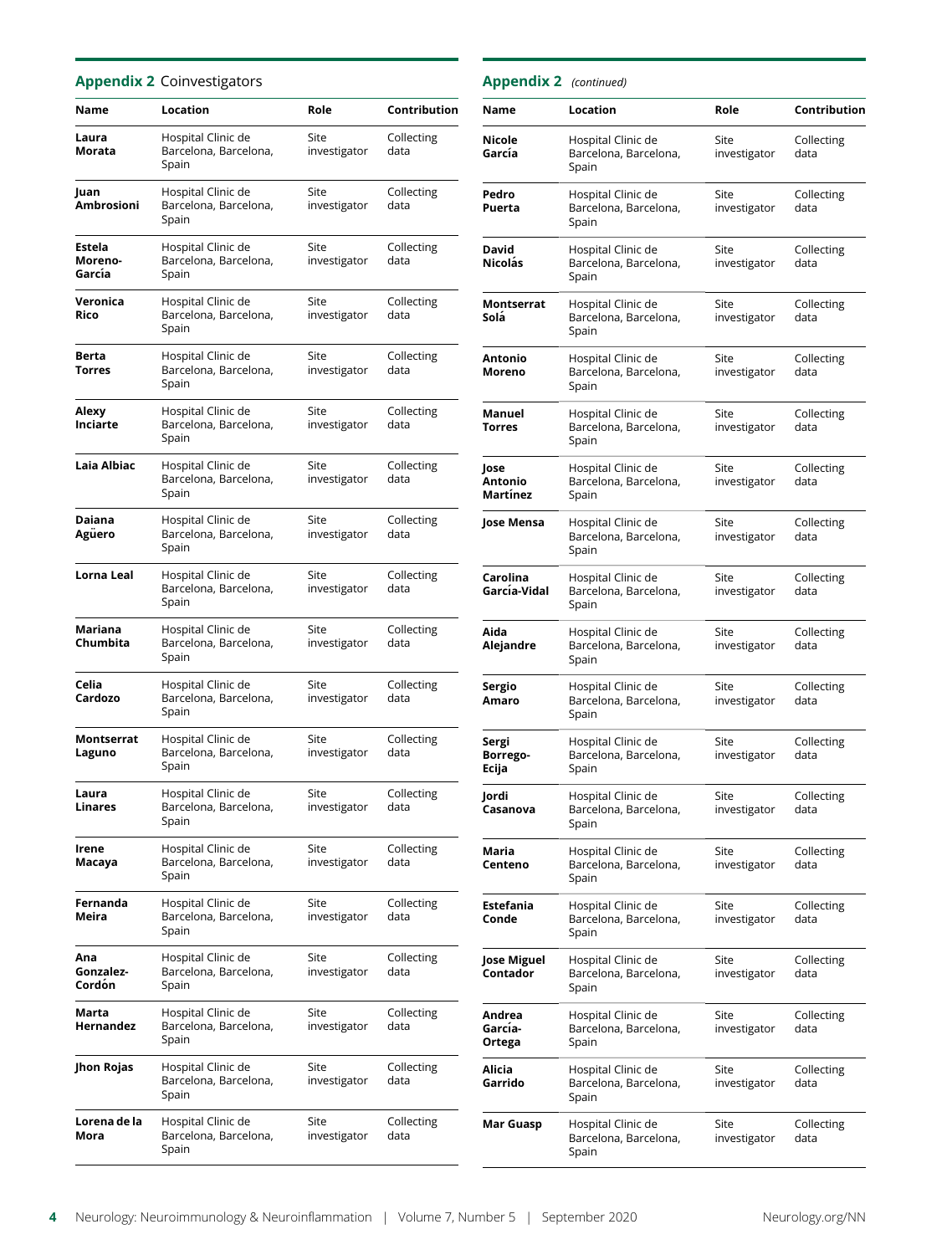| <b>Appendix 2</b> (continued) |                                                      |                      |                    |
|-------------------------------|------------------------------------------------------|----------------------|--------------------|
| Name                          | Location                                             | Role                 | Contribution       |
| Sara Llufriu                  | Hospital Clinic de<br>Barcelona, Barcelona,<br>Spain | Site<br>investigator | Collecting<br>data |
| Laura<br>Molina-<br>Porcel    | Hospital Clinic de<br>Barcelona, Barcelona,<br>Spain | Site<br>investigator | Collecting<br>data |
| Carmen<br>Montejo             | Hospital Clinic de<br>Barcelona, Barcelona,<br>Spain | Site<br>investigator | Collecting<br>data |
| Amaia<br>Muñoz                | Hospital Clinic de<br>Barcelona, Barcelona,<br>Spain | Site<br>investigator | Collecting<br>data |
| Judith<br>Navarro-<br>Otano   | Hospital Clinic de<br>Barcelona, Barcelona,<br>Spain | Site<br>investigator | Collecting<br>data |
| Celia<br><b>Painous</b>       | Hospital Clinic de<br>Barcelona, Barcelona,<br>Spain | Site<br>investigator | Collecting<br>data |
| <b>David Reyes</b>            | Hospital Clinic de<br>Barcelona, Barcelona,<br>Spain | Site<br>investigator | Collecting<br>data |
| Almudena<br>Sánchez           | Hospital Clinic de<br>Barcelona, Barcelona,<br>Spain | Site<br>investigator | Collecting<br>data |
| Raquel<br>Sánchez             | Hospital Clinic de<br>Barcelona, Barcelona,<br>Spain | Site<br>investigator | Collecting<br>data |
| María<br>Sepúlveda            | Hospital Clinic de<br>Barcelona, Barcelona,<br>Spain | Site<br>investigator | Collecting<br>data |
| Ana Isabel<br>Tercero         | Hospital Clinic de<br>Barcelona, Barcelona,<br>Spain | Site<br>investigator | Collecting<br>data |
| <b>Dolors</b><br>Rambla       | Hospital Clinic de<br>Barcelona, Barcelona,<br>Spain | Site<br>investigator | Collecting<br>data |
| Xenia<br><b>Barcons</b>       | Hospital Clinic de<br>Barcelona, Barcelona,<br>Spain | Site<br>investigator | Collecting<br>data |
| Maria<br><b>Dolores Sag</b>   | Hospital Clinic de<br>Barcelona, Barcelona,<br>Spain | Site<br>investigator | Collecting<br>data |

| <b>Appendix 2</b> (continued)      |                                                      |                      |                     |
|------------------------------------|------------------------------------------------------|----------------------|---------------------|
| Name                               | Location                                             | Role                 | <b>Contribution</b> |
| Imma<br>Zardoya                    | Hospital Clinic de<br>Barcelona, Barcelona,<br>Spain | Site<br>investigator | Collecting<br>data  |
| Carlos<br>Castillo                 | Hospital Clinic de<br>Barcelona, Barcelona,<br>Spain | Site<br>investigator | Collecting<br>data  |
| Carmen<br>Perez                    | Hospital Clinic de<br>Barcelona, Barcelona,<br>Spain | Site<br>investigator | Collecting<br>data  |
| Soledad<br><b>Barreiro</b>         | Hospital Clinic de<br>Barcelona, Barcelona,<br>Spain | Site<br>investigator | Collecting<br>data  |
| Olga<br><b>Bertran</b>             | Hospital Clinic de<br>Barcelona, Barcelona,<br>Spain | Site<br>investigator | Collecting<br>data  |
| Ana Camara                         | Hospital Clinic de<br>Barcelona, Barcelona,<br>Spain | Site<br>investigator | Collecting<br>data  |
| Guadalupe<br><b>Fernandez</b>      | Hospital Clinic de<br>Barcelona, Barcelona,<br>Spain | Site<br>investigator | Collecting<br>data  |
| <b>Idoia Zaro</b>                  | Hospital Clinic de<br>Barcelona, Barcelona,<br>Spain | Site<br>investigator | Collecting<br>data  |
| María<br>Teresa<br><b>Blazquez</b> | Hospital Clinic de<br>Barcelona, Barcelona,<br>Spain | Site<br>investigator | Collecting<br>data  |

# **References**<br>1. Chen N. Zhou

- 1. Chen N, Zhou M, Dong X, et al. Epidemiological and clinical characteristics of 99 cases of 2019 novel coronavirus pneumonia in Wuhan, China: a descriptive study. Lancet 2020;395:507–513.
- 2. Moriguchi T, Harii N, Goto J, et al. A first Case of Meningitis/Encephalitis associated with SARS-Coronavirus-2. Int J Infect Dis 2020;94:55–58.
- 3. Poyiadji N, shahin G, Noujaim D, Stone M, Patel S, Griffith B. COVID-19-associated acute hemorragic necrotizing encephalopathy: CT and MRI features. Radiology Epub 2020 Mar 31.
- 4. Filatov A, Sharma P, Hindi Fawzi, Espinosa PS. Neurological complications of coronavirus disease (COVID-19): encephalopathy. Cureus 2020;12:e7352.
- 5. Li Y, Li H, Fan R, et al. Coronavirus infections in the central nervous system and respiratory tract show distinct features in hospitalized children. Intervirology 2017;59:163–169.
- 6. Hays P, Costello C, Asudani D. Clinical care of chimeric antigen receptor T-cell patients and managing immune-related adverse effects in the ambulatory and hospitalized setting: a review. Future Oncol 2019;15:4235–4246.
- 7. Patel AB, Verma A. COVID-19 and angiotensin-converting enzyme inhibitors and angiotensin receptor blockers. JAMA Epub 2020 Mar 24.